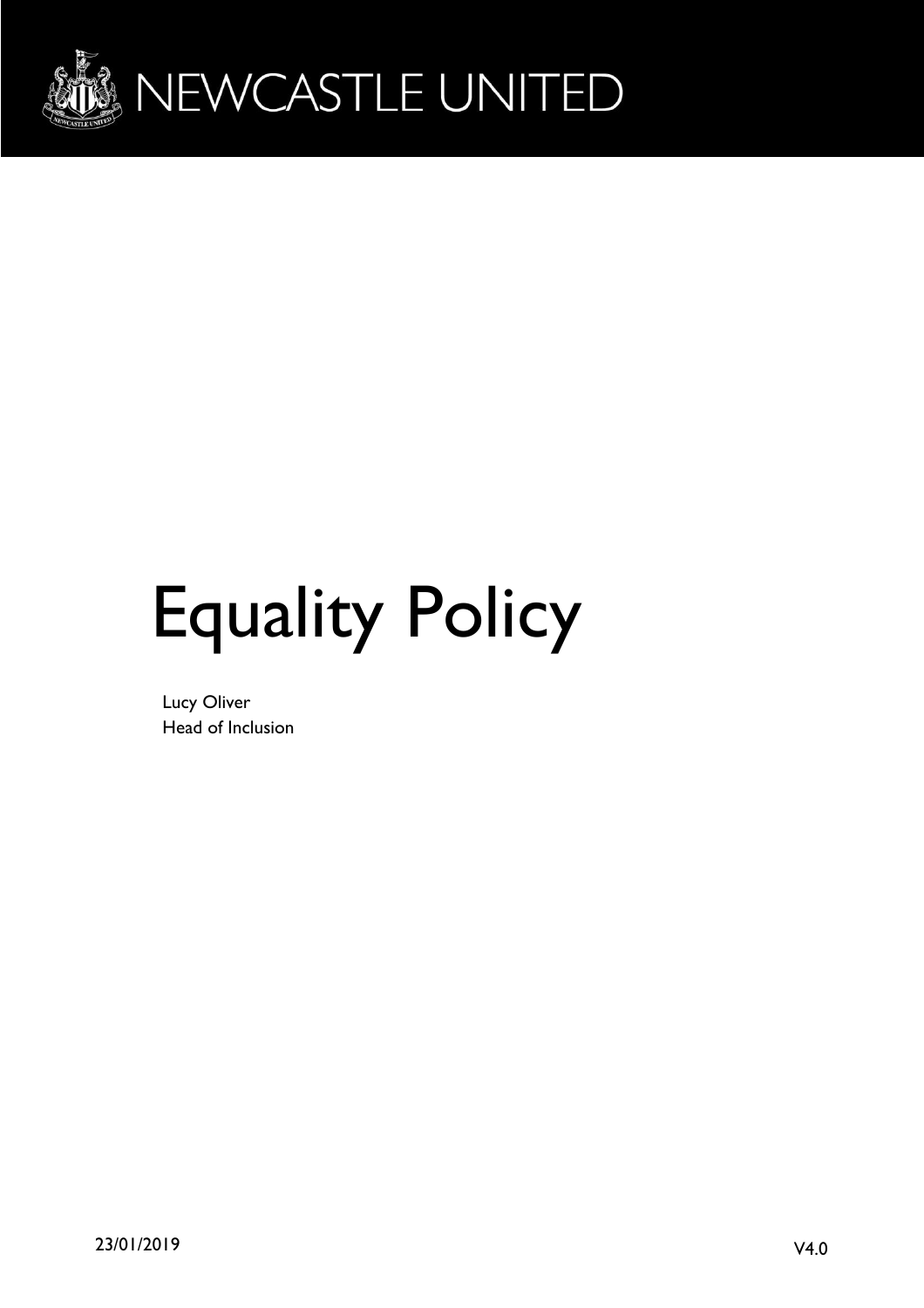

## **Foreword**

Newcastle United Football Club Limited, and its group, are fully committed to creating and upholding a culture of equality, diversity and inclusion. We believe that every person who engages with our Club has a right to be treated fairly, with dignity and respect, irrespective of their personal characteristics.

Creating a culture of, and reputation for, equality requires a collaborative approach: every single person involved with the Club – including players, supporters, employees, contractors, volunteers, corporate partners, guests and suppliers – are expected to share this commitment and to act in accordance with it, and with our Equality Policy.

Newcastle United is committed to adopting a zero-tolerance approach to discrimination and uphold our Policy in its entirety. We expect anyone employed, associated or involved with the Club to report any concerns should they have any reason to believe it has been breached in any way. I personally commit that all suspicions, reports and/or allegations of poor practices which it is believed breaches our Equality Policy will be taken very seriously and investigated fully, involving appropriate external agencies or authorities where necessary.

To reinforce Newcastle United's commitment towards equality, the Club has a dedicated Inclusion Team who, with the full support of the Club, will ensure the principles of our Equality Policy are upheld and embedded within our day to day operations and activities. The team will be responsible for handling, in the first instance, any reported incidents of inequality or discrimination and proactively work to improve the diversity of our Club.

We will continue to monitor and measure progress towards creating a truly inclusive environment for everyone involved with the Club, not only to ensure we fully meet our responsibilities in line with prevailing legislation but to ensure we create the kind of culture and environment we believe will help us become role models in our field. This will help us attract and retain the right players, supporters, employees, contractors, corporate partners and suppliers, protecting and promoting our world-class reputation as a leader in football.

Our Equality Policy will be reviewed annually, or more frequently if it's considered necessary to do so. For now, please take the time to read it to ensure you are fully aware of it and able to comply with it.

Signed on behalf of Newcastle United Football Club and its group,

Lee Charnley Managing Director January 2019

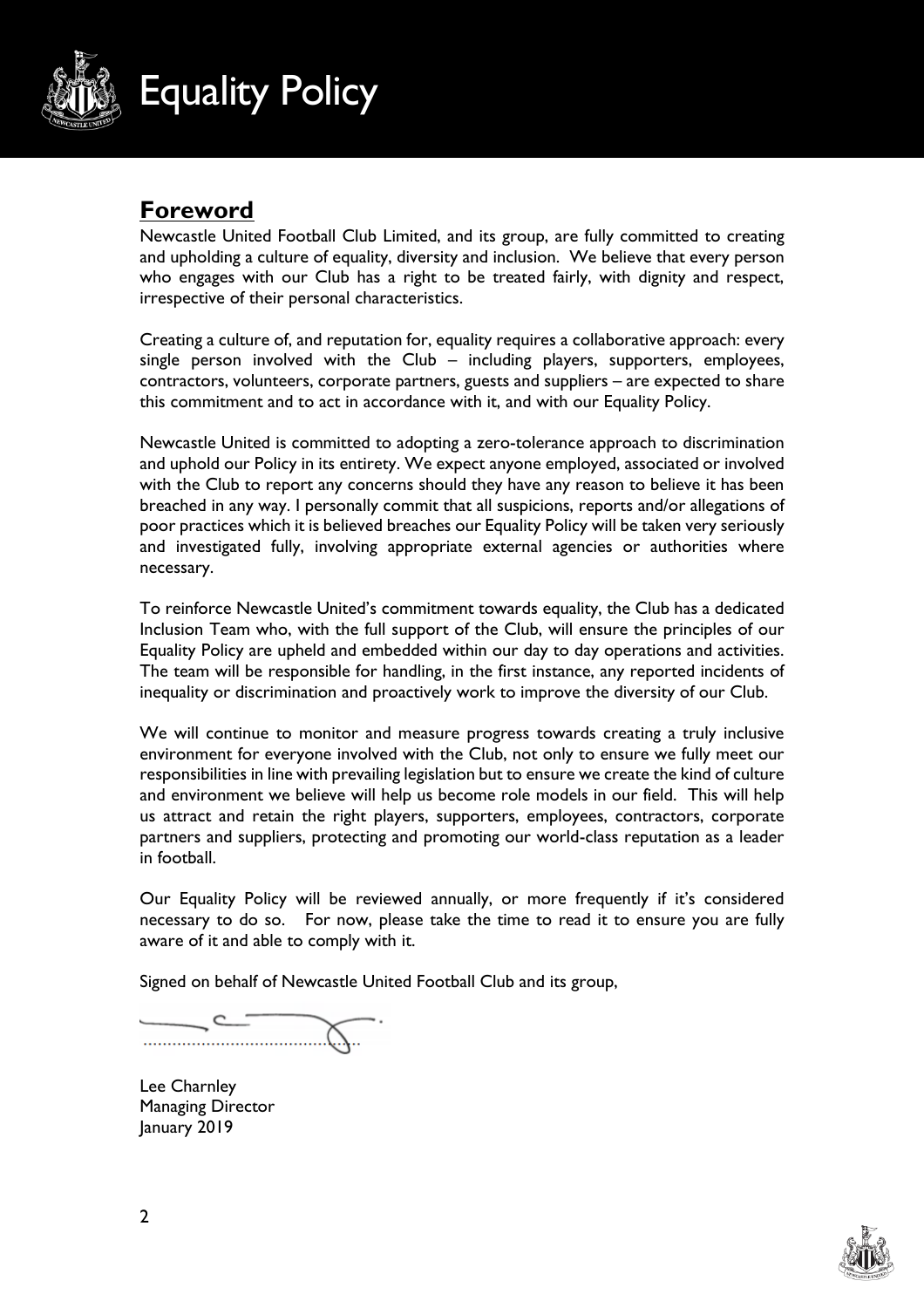

#### **Equality statement**

Newcastle United Football Company Limited and its group ('the Club') and Newcastle United Foundation ('the Foundation') endorse the principles of equality, diversity and inclusion. The Club and Foundation will strive to ensure that everyone who wishes to be involved, whether as players, supporters, employees, Trustees, participants, suppliers or corporate partners:

- Have a genuine and equal opportunity to participate to the full extent of their own ambitions and abilities, without regard to their age, disability, gender reassignment, marital or civil partnership status, pregnancy or maternity, race, religion and belief, sex or sexual orientation; and
- Can be assured of an environment in which their rights, dignity and individual worth are respected, and in particular that they are able to enjoy their engagement with the Club and/or Foundation without the threat of intimidation, victimisation, harassment, bullying or abuse.

### **Legal obligations**

The Club and Foundation are committed to avoiding and eliminating unfair discrimination of any kind and will not, under any circumstances, condone unlawful discriminatory practices.

| Characteristic    | <b>Definition</b>                                                            |
|-------------------|------------------------------------------------------------------------------|
| Age               | A person belonging to a particular age (for example 32 year olds) or         |
|                   | range of ages (for example 18 to 30 year olds).                              |
| <b>Disability</b> | A person has a disability if she or he has a physical or mental impairment   |
|                   | which has a substantial and long-term adverse effect on that person's        |
|                   | ability to carry out normal day-to-day activities.                           |
| Gender            | The process of transitioning from one gender to another.                     |
| reassignment      |                                                                              |
| Marriage and      | Marriage is a union between a man and a woman or between a same-             |
| civil partnership | sex couples. Same-sex couples can also have their relationships legally      |
|                   | recognised as 'civil partnerships'. Civil partners must not be treated less  |
|                   | favourably than married couples (except where permitted by the               |
|                   | Equality Act).                                                               |
|                   |                                                                              |
| Pregnancy and     | Pregnancy is the condition of being pregnant or expecting a baby.            |
| maternity         | Maternity refers to the period after the birth and is linked to maternity    |
|                   | leave in the employment context. In the non-work context, protection         |
|                   | against maternity discrimination is for 26 weeks after giving birth, and     |
|                   | this includes treating a woman unfavourably because she is                   |
|                   | breastfeeding.                                                               |
| Race              | Refers to the protected characteristic of race. It refers to a group of      |
|                   | people defined by their race, colour, and nationality (including             |
|                   | citizenship) ethnic or national origins.                                     |
| Religion and      | Religion refers to any religion, including a lack of religion. Belief refers |
| belief            | to any religious or philosophical belief and includes a lack of              |

Under the Equality Act 2010 the protected characteristics are defined as;

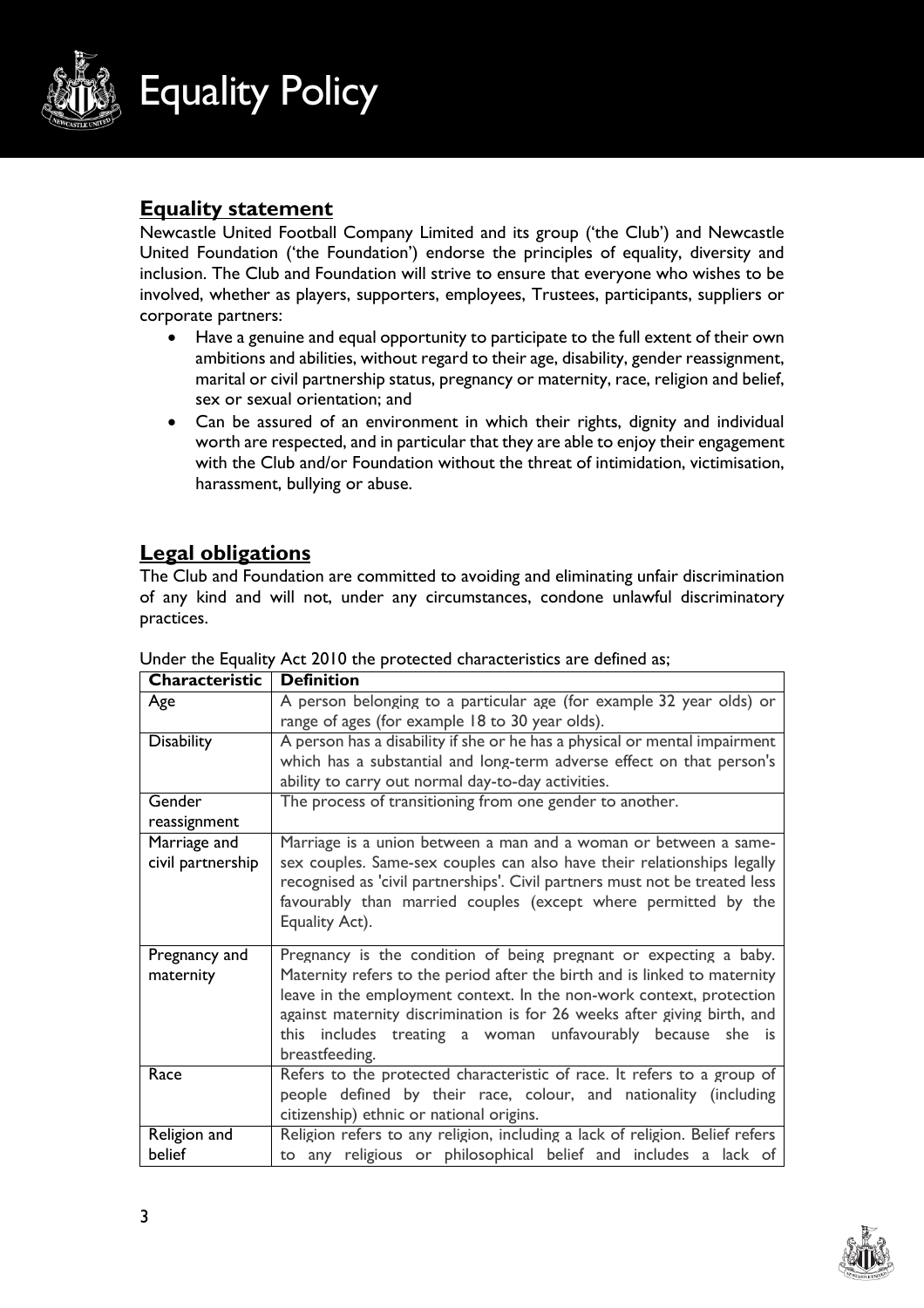

|             | belief. Generally, a belief should affect your life choices or the way you<br>live for it to be included in the definition. |
|-------------|-----------------------------------------------------------------------------------------------------------------------------|
| Sex         | A man or a woman.                                                                                                           |
| Sexual      | Whether a person's sexual attraction is towards their own sex, the                                                          |
| orientation | opposite sex or to both sexes.                                                                                              |

*\*Definitions taken from the Equality & Human Right Commission.*

Under the Equality Act 2010, individuals are protected by law from discrimination 'on the grounds of' having one or more of these characteristics', being assumed to have one or more, associating with someone who has one or more or being with someone who is assumed to have one or more.

There are different forms of discrimination that a person may experience. These include:

| <b>Type</b>                                         | <b>Definition</b>                                                                                                                                                                                                                                                       |
|-----------------------------------------------------|-------------------------------------------------------------------------------------------------------------------------------------------------------------------------------------------------------------------------------------------------------------------------|
| <b>Direct</b>                                       | Direct discrimination can be described as less favourable treatment on                                                                                                                                                                                                  |
| discrimination                                      | the grounds of one of the protected characteristics.                                                                                                                                                                                                                    |
| Indirect<br>discrimination                          | Indirect discrimination occurs when a provision, criterion or practice<br>is applied to an individual or group that would put persons of a<br>particular characteristic at a particular disadvantage compared with<br>other persons.                                    |
| <b>Discrimination</b><br>arising from<br>disability | It is unlawful if a disabled person is treated unfavourably because of<br>something connected with their disability & such unfavourable<br>treatment cannot be justified.                                                                                               |
| <b>Harassment</b>                                   | Harassment is defined as unwanted conduct relating to a protected<br>characteristic that has the purpose or effect of violating a person's<br>dignity, or which creates an intimidating or hostile, degrading,<br>humiliating or offensive environment for that person. |
| Victimisation                                       | It is unlawful to treat a person less favourably because he or she has<br>made allegations or brought proceedings under the anti-discrimination<br>legislation, or because they have helped another person to do so. To<br>do so would constitute victimisation.        |
| <b>Bullying</b>                                     | Bullying is defined as a form of personal harassment involving the<br>misuse of power, influence or position to persistently criticise,<br>humiliate or undermine an individual.                                                                                        |

The Club and Foundation will not tolerate the discrimination of any individual or group and any such behaviour will be met with appropriate action in whatever context it occurs.

<sup>1</sup> The exception to this is pregnancy and maternity, which does not include protection by association or assumption. A woman is only protected from discrimination on grounds of her own pregnancy.



 $\overline{a}$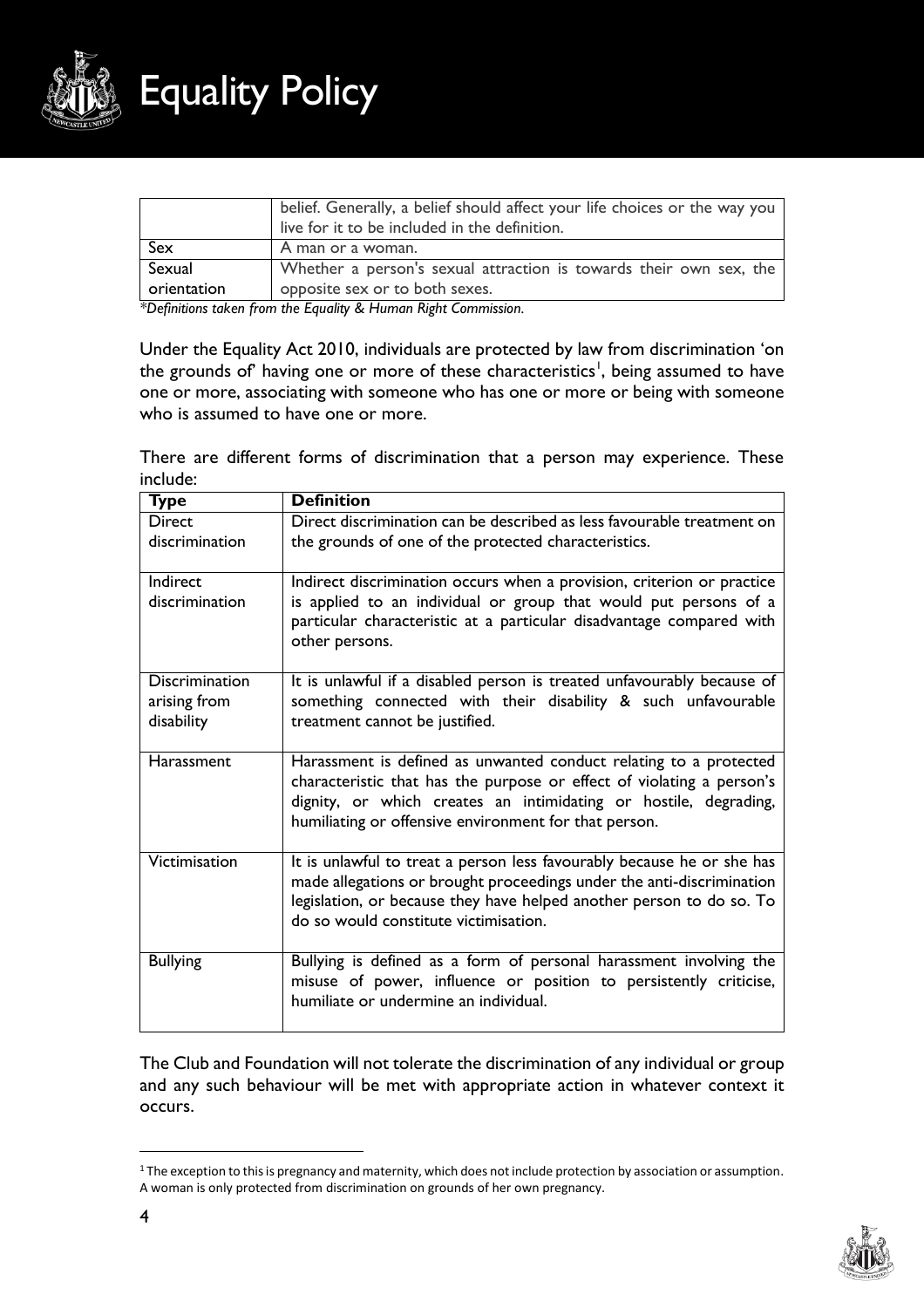

#### **Positive action**

As well as complying with prevailing legislation, the Club and Foundation are committed to promoting equality by taking positive steps to counteract the effects of physical or cultural barriers – whether real or perceived – that restrict the opportunity for all sections of the community to participate or engage with the Club and/or Foundation equally and fully.

The Club and Foundation will therefore seek to institute, support or contribute to appropriate measures and/or initiatives which enable access to the Club and/or Foundation, as well as require participation in associated activities by people from any group that is under-represented or has difficulty accessing the Club and/or Foundation.

#### **Implementation**

The following steps will be taken to publicise this policy and promote equality in the Club and Foundation:

- A copy of this document will be published on the Club and Foundation websites and internal communications system.
- The Business Operations Strategy Group (Club) and Board of Trustees (Foundation) will take overall accountability for ensuring that the Equality Policy is promoted among appropriate internal and external stakeholders, understood and implemented fully.
- The Business Operations Strategy Group (Club) and Board of Trustees (Foundation) will take full account of the Equality Policy in arriving at all decisions in relation to activities.
- The Club and Foundation will implement regular audits, surveys and other initiatives designed to assess the level of participation of different sections of the community and will take account of the findings in developing measures to promote and enhance equality, diversity and inclusion.
- The Club and Foundation will provide access to a rolling programme of training for all of its players, supporters, employees, Trustees, participants and other people engaged with the Club or Foundation's activities to raise awareness of both collective and individual responsibilities.
- It will be a condition of working with the Club and Foundation that direct suppliers:
	- Commit to act in accordance with this Equality Policy; and
	- Support such measures and initiatives that the Club and/or Foundation may institute or take part in to advance the aims of this Equality Policy.

#### **Responsibility, Monitoring and Evaluation**

The Business Operations Strategy Group (Club) and Board of Trustees (Foundation) will be accountable for ensuring the implementation of this policy.

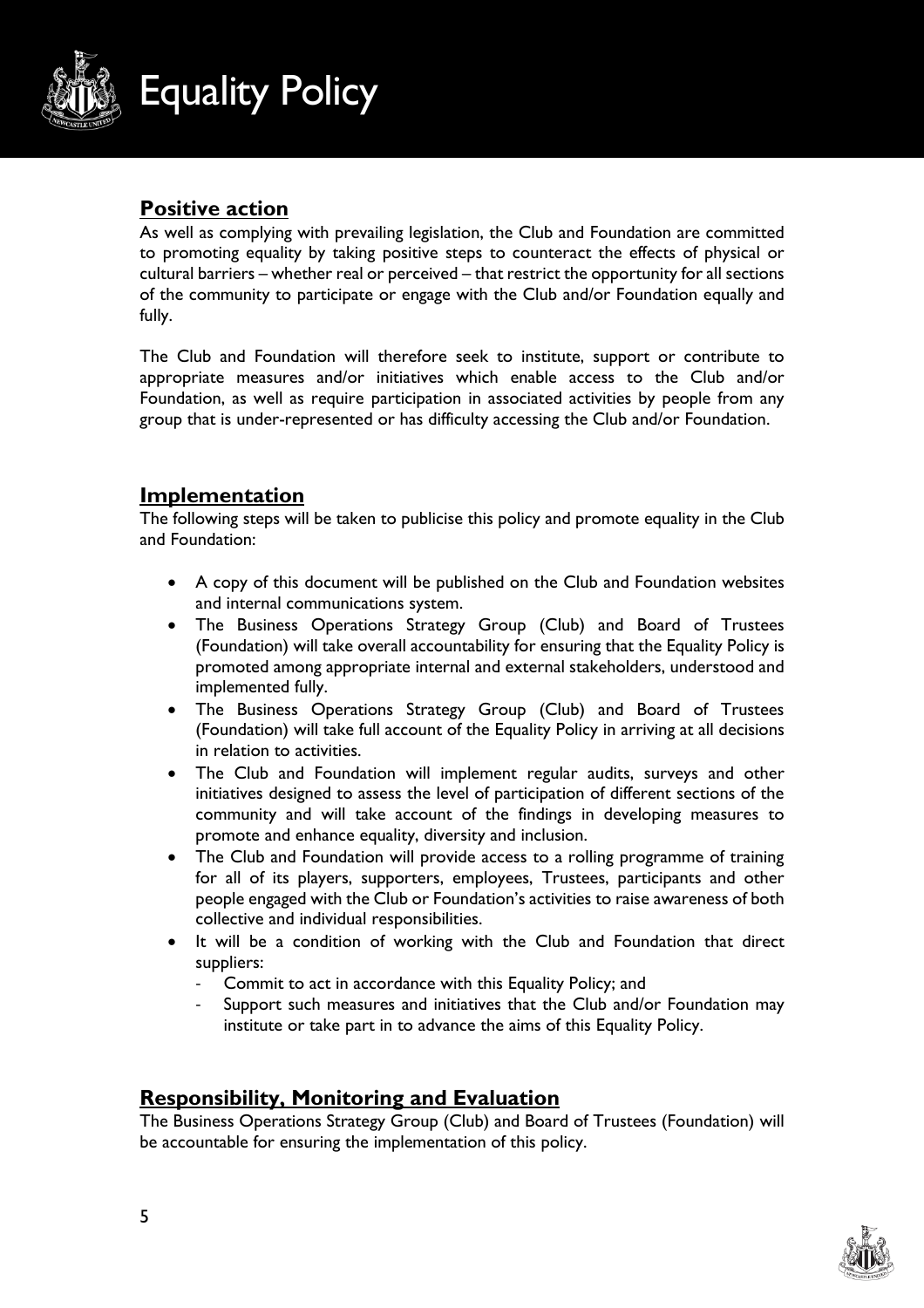

The Head of Inclusion will be responsible for the day-to-day implementation of equality, diversity and inclusion across the Club and Foundation. However, overall responsibility is with the Managing Director (Club) and Head of Foundation (Foundation).

The Managing Director (Club) and Head of Foundation (Foundation) will review all activities, measures and initiatives against the aims of the policy and will report formally on this issue to the Business Operations Strategy Group (Club) and Board of Trustees (Foundation) annually.

The Business Operations Strategy Group (Club) and Board of Trustees (Foundation) will review the policy annually, (or when necessary due to changes in legislation) in line with the policy review process.

#### **Complaints and compliance**

The Club and Foundation consider all forms of discriminatory behaviour, including (but not limited to) behaviour described in the Legal Obligations section of this policy as unacceptable, and is concerned with ensuring individuals feel able to raise any bona fide grievance or complaint related to such behaviour without fear of being penalised for doing so.

Appropriate disciplinary action will be taken against any player, supporter, employee, Trustee, participant and other people engaged with the Club's activities who violate this Equality Policy.

Any person who believes that he or she has been treated in a way that they consider to be in breach of this policy by a player, supporter, employee, Trustee, participant or other people engaged with the Club or Foundation activities should, in the first instance, complain to that person. If this does not resolve the matter, or in the case of allegations of discriminatory behaviour against the Club or Foundation itself, the person may raise the matter by contacting:

Lucy Oliver – Head of Inclusion Email: [Lucy.Oliver@nufc.co.uk](mailto:Lucy.Oliver@nufc.co.uk) Phone: 07990022248 or +44 (0)191 201 8715 Post: Newcastle United Football Club, St. James' Park, Newcastle upon Tyne, NE1 4ST Text (Anonymou): Text 'help' plus details of the incident to 60070

The Head of Inclusion will work with the Managing Director (Club) and/or Head of Foundation (Foundation) to investigate the complaint. The investigation will be conducted impartially, confidentially, and without avoidable delay. Any person against whom a complaint has been made will be informed of what is alleged and be given the opportunity to present their perspective of the matter.

The parties in question will be notified of the outcome of the investigation, in writing, and the outcomes will be reported to the Business Operations Strategy Group (Club) and/or Board of Trustees (Foundation). If the investigation reveals unacceptable discriminatory